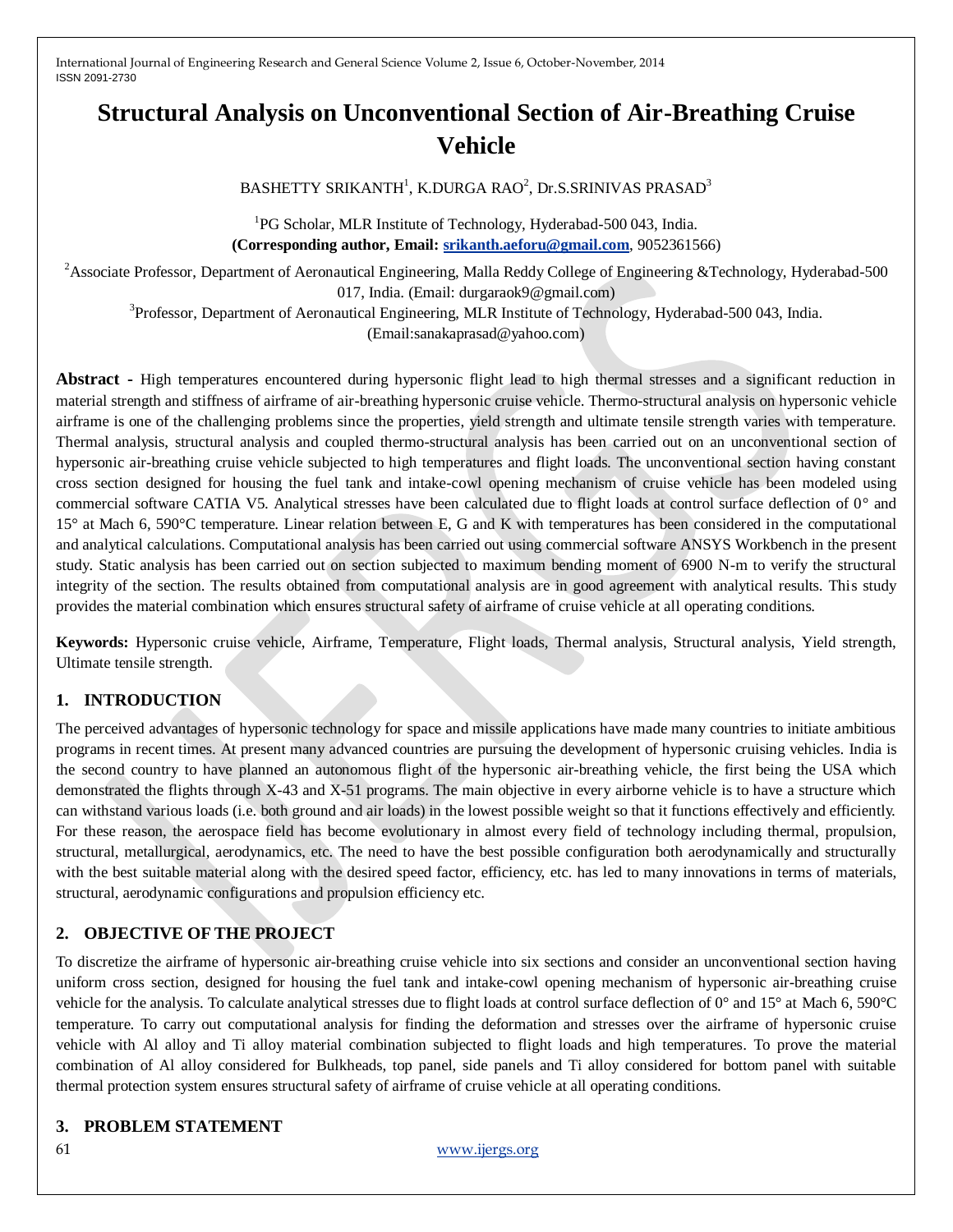The airframe of hypersonic air-breathing cruise vehicle has been discretized into six sections as shown in figure 1. An unconventional section P4 having uniform cross section designed for housing the fuel tank and intake-cowl opening mechanism of hypersonic airbreathing cruise vehicle is considered for the analysis. The length of the cruise vehicle has been conceptualized as 5.6m. The maximum width and height of the cruise vehicle is 0.8m and 0.4m respectively.



Figure 1: Design of hypersonic air-breathing cruise vehicle airframe

The fore body consists of two ramps, 11.86° and 13.75° and is designed for the cruise mach no.6 at 32km altitude. The configuration cross-section is flat on the bottom with chamfer on the sides and elliptical curvature on the top. There are chamfers on the top and bottom sides. The after body of length 1.035m consists of single expansion nozzle. The nose tip of the vehicle is blunt and spherical in shape.

| Section     | D1  | D٦<br>⊥ ∠ | D2  | P4  | D5   | P6   |
|-------------|-----|-----------|-----|-----|------|------|
| Length (mm) | 330 | 477       | 873 | 885 | 2000 | 1035 |

Table 1: Length of sections of cruise vehicle

# **3.1 DESIGN OF P4 SECTION OF CRUISE VEHICLE**

Section P4 has constant cross section throughout its length is designed for housing the fuel tank, air bottles and intake cowl opening mechanism. This section is 885mm long and lies between stations 1680mm and 2565mm as shown in figure 4.1. It has two end bulkheads, four stringers and four panels. The two end bulkheads are initially joined together by four stringers with help of fasteners. Then all four panels of thickness 3mm are placed over them and held by rivets/screws. The solid model of the section P4 is shown in figure 4.3. The section has been modelled in CATIA V5 and imported to Ansys Workbench.

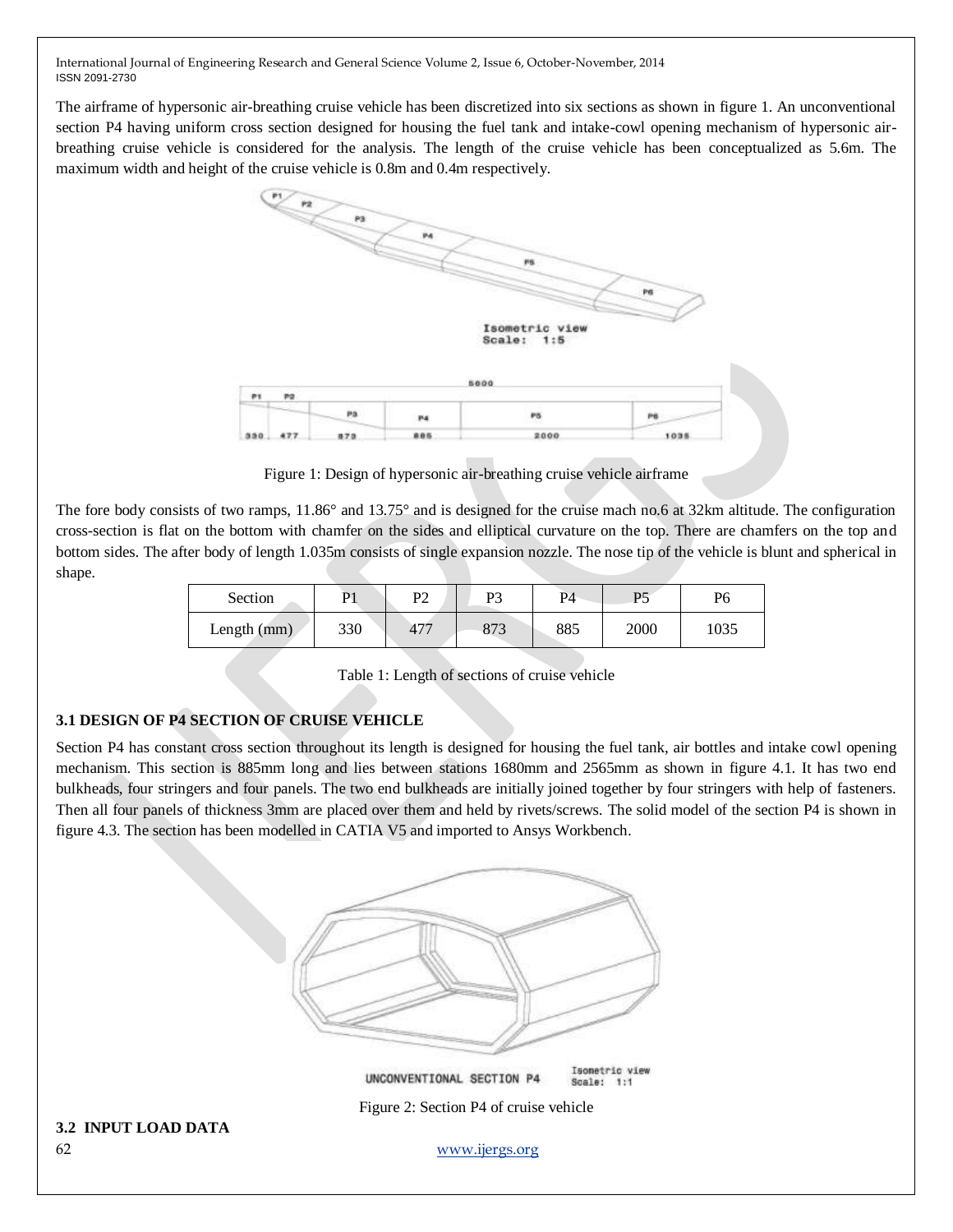The current project is design of unconventional section for structural and thermal loads. The bottom portion of the section experiences high temperature as it acts as intake for Scramjet engine. The vehicle is cruised at free flight condition using the propulsion produced by Scramjet engine. At this free flight condition, flight loads and thermal loads act on the cruise vehicle which are as discussed below.

# **FLIGHT LOADS**

Flight load analysis of cruise vehicle has been done at 2 instances of flight i) Control surface is not deflected where Maximum bending moment is 6300 N-m and ii) Control surface is deflected to 15° where Maximum bending moment is 6900 N-m.

# **THERMAL LOADS**

As the total operational environment of the cruise vehicle is in high Mach regime which indicates that high temperatures are inevitable. To withstand these high temperatures, proper material selections and design has to be done. The Table 2 shows the temperatures applied at different panels of thickness 3mm each.

| Panel                                     | Top panel | Top slope panel | Vertical panel | Bottom slope | Bottom panel |  |  |
|-------------------------------------------|-----------|-----------------|----------------|--------------|--------------|--|--|
| <b>Temperature</b> $(^{\circ}C)$          | 10        |                 | 145            | 225          | 590          |  |  |
| Table 2: Temperatures at different panels |           |                 |                |              |              |  |  |

# **4. MATERIAL PROPERTIES**

A number of engineering materials have been studied for design. Following are two candidate materials with their limitation on mechanical properties at elevated temperatures. Because of light weight and high specific strength at operating temperature of airframe, Al alloy has been considered as material for Bulkheads, top panel, side panels and Ti alloy for bottom panel.

| S.No           | <b>Properties</b>              | Al alloy                 | <b>Ti</b> alloy           |
|----------------|--------------------------------|--------------------------|---------------------------|
|                | Density                        | $2700 \text{ kg/m}^3$    | 4560 kg/m <sup>3</sup>    |
| 2              | Temperature                    | $300^{\circ}$ C          | $700^{\circ}$ C           |
| 3              | Thermal conductivity           | $239$ W/m-K              | $17 W/m-K$                |
| $\overline{4}$ | Coeff. Of Thermal Expansion    | 24e-6 $K^{-1}$           | 9.4e-6 $K^{-1}$           |
| 5              | Ultimate Tensile Strength, MPa | 333 at 300°C             | 265 at $600^{\circ}$ C    |
|                |                                | 407 at 250°C             | 750 at $400^{\circ}$ C    |
| 6              |                                | 53567 at 300 °C          | 84000 at 600 °C           |
|                | Young's modulus, MPa           | 60786 at $250^{\circ}$ C | 122000 at $400^{\circ}$ C |

Table 3: Mechanical properties of materials

# **5. DESIGN METHODOLOGY**

Modelling of the section P4 has been carried out using powerful tool CATIA V5. Section P4 has constant cross section throughout its length is designed for housing the fuel tank, air bottles and intake cowl opening mechanism. This section is 885mm long and lies between stations 1680mm and 2565mm as shown in figure 1. It has two end bulkheads, four stringers and four panels. The two end bulkheads are initially joined together by four stringers with help of fasteners. Then all four panels of thickness 3mm are placed over them and held by rivets/screws.

| S.No          | Part               | Width (mm) | Thickness (mm) | Length (mm)              |
|---------------|--------------------|------------|----------------|--------------------------|
|               | <b>Bulkhead</b>    | 65         | 25             | Around the cross section |
| $\mathcal{D}$ | Stringer           | 25         | 6.5            | 885                      |
| 3             | Top panel          | 586.42     | 3              | 885                      |
|               | Top slope panel    | 191        | 3              | 885                      |
|               | Vertical panel     | 100        |                | 885                      |
| 6             | Bottom slope panel | 141.36     |                | 885                      |
|               | Bottom panel       | 600        |                | 885                      |

Table 4: Dimension specifications of P4 section of cruise vehicle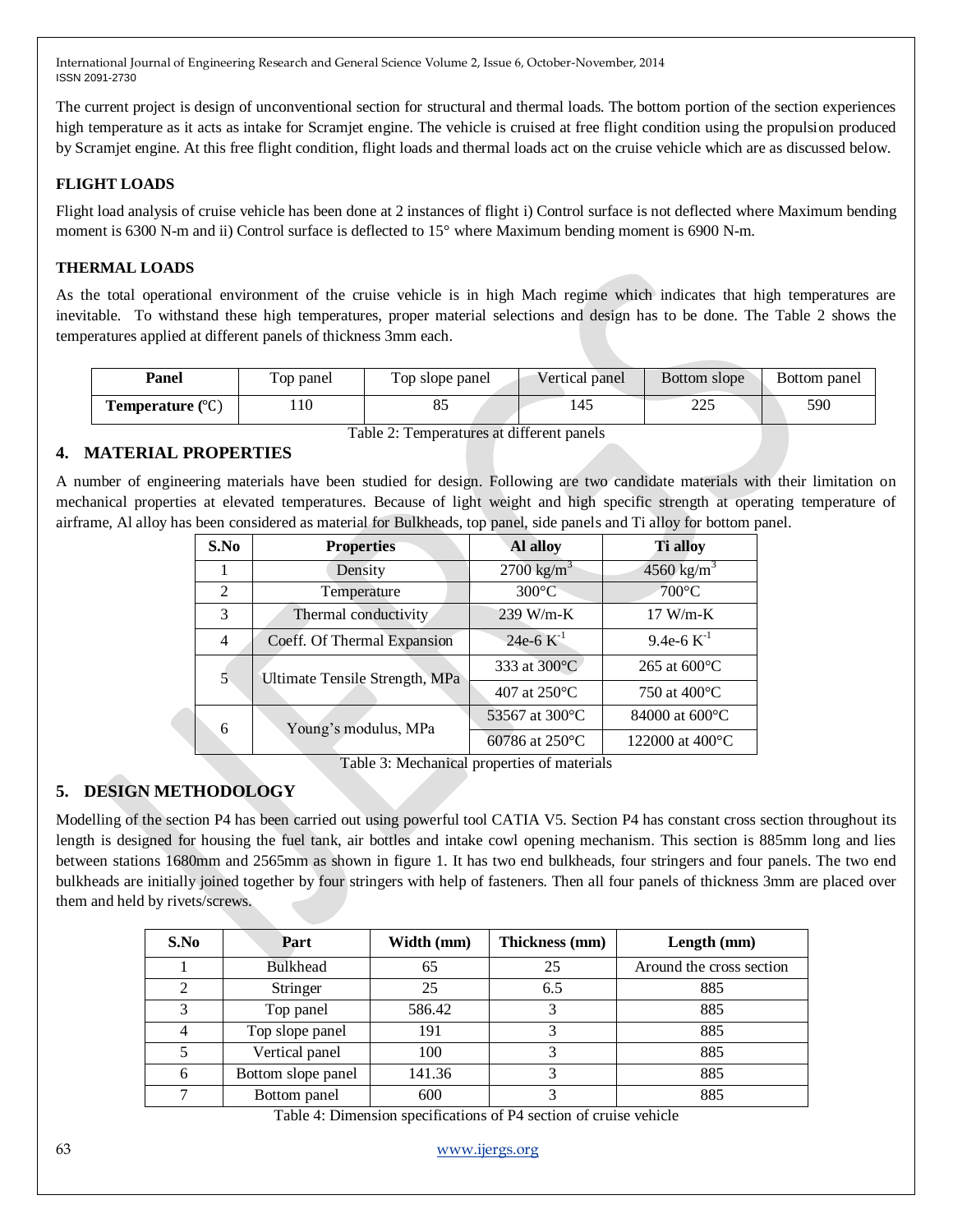Geometrical configurations of bulkhead and stringer are given in figure 3. It shows the recess made on it to accommodate the panels of thickness 3mm.





#### CROSS SECTION OF BULKHEAD

#### CROSS SECTION OF STRINGER

Figure 3: Geometrical configurations of bulkhead and stringer

The orthographical representation of section P4 of hypersonic air-breathing cruise vehicle is shown in figure 4 below.



Figure 4: Arrangement of bulkheads and stringers of section

# **6. ANALYTICAL METHOD**

In this section of work, the stresses induced in the section due to bending moment load were found out. For this method the section is approximated as free-free beam. Hence, the theory of symmetrical bending of beams can be applied to calculate the stresses and deformation. In this flight load analysis, two cases are considered as discussed in the previous section.

# **ASSUMPTIONS**

- a) The section has been assumed as monocoque shell.
- b) Thermal barrier coating (TBC) technology is available. A temperature reduction of 250°C across coating is achieved.

# **6.1 SYMMETRICAL BENDING**

Symmetrical bending arises in beams which have either singly or doubly symmetrical cross-sections as in our case the cross-section is symmetrical about y-axis as shown in figure 5. The direct stress due to bending moment in the beam is given by the equation

$$
\sigma z = M/Z^{[10]} Z = I/y
$$

Where σz is direct stress, M is bending moment, Z is section modulus, I is moment of inertia, y is the position of neutral axis,

**Moment of Inertia**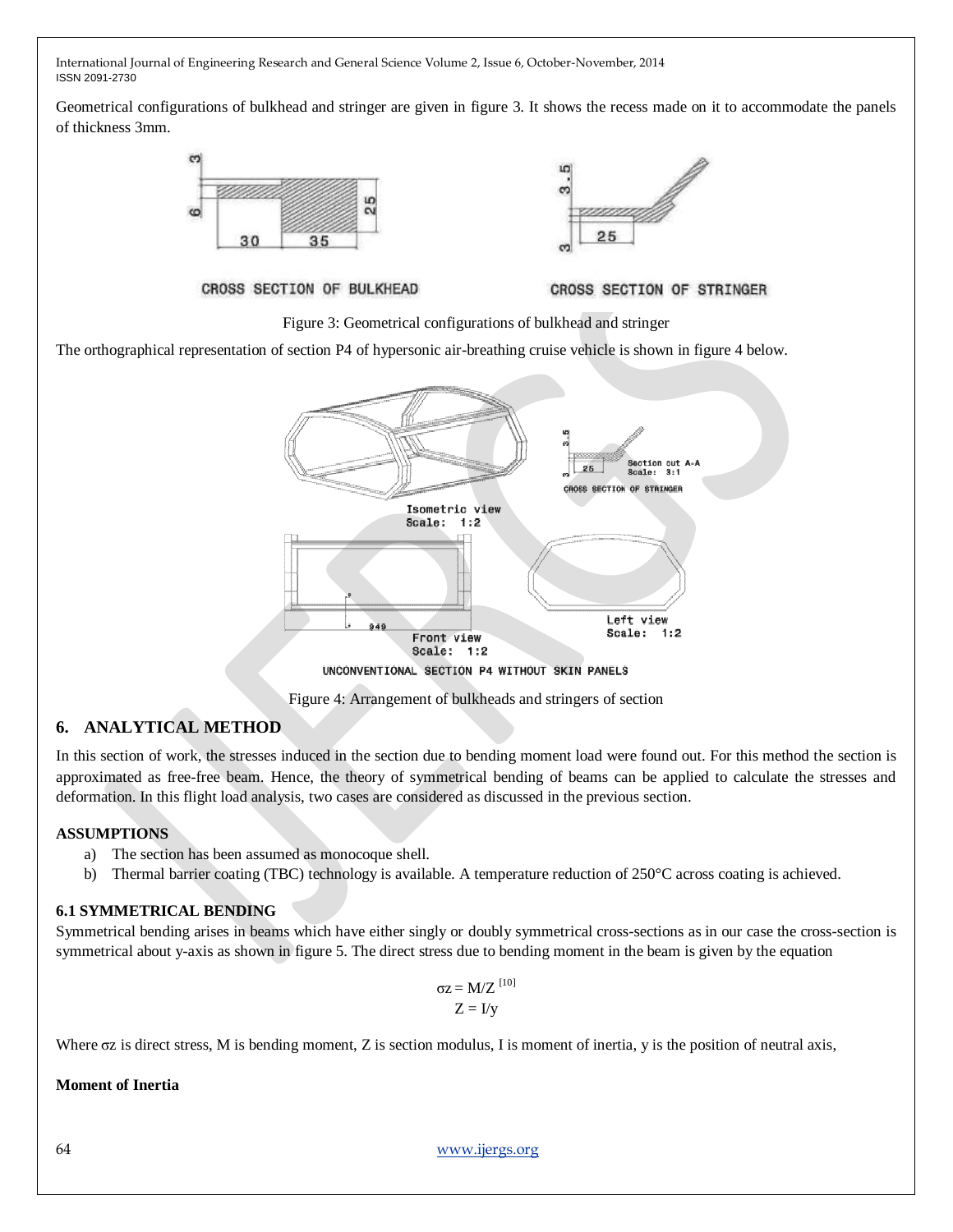For calculating the moment of inertia of the shelled section, it was divided into individual simple shells of standard geometry shapes. The moment of inertia of all these individual entities about their centroids was computed and then transferred to the centroid of the total section.



Bending moment acting on cross-section of P4

Figure 5: Geometrical configuration of cross section

Moment of inertia calculated for the panels is as shown below:

| S.No | Panel              | $\mathbf{I}$ (mm <sup>+</sup> ) | $\mathbf{I}\mathbf{x}$ (mm <sup>4</sup> ) |
|------|--------------------|---------------------------------|-------------------------------------------|
|      | Top panel          | 763541.67                       | 742926041                                 |
|      | Top slope panel    | 10522462.22                     | 74774862.22                               |
|      | Vertical panel     | 2083333.33                      | 2723333.33                                |
| Δ    | Bottom slope panel | 1757281.14                      | 37097581.14                               |
|      | Bottom panel       | 781250                          | 338281250                                 |

Total moment of inertia of complete section is **Ixx = 971590908.8mm<sup>4</sup>**

# **Direct stress due to bending moment**

- For Control surface not deflected  $(\delta = 0^{\circ})$ , the calculated direct stress is  $\sigma z = 1.54 \text{ MPa}$ .
- For Control surface deflected ( $\delta = 15^{\circ}$ ), the calculated direct stress is  $\sigma z = 1.68 \text{ MPa}$ .

Factor of safety on Ultimate tensile strength in both the cases is greater than 5.

# **6.2 THERMAL STRESS**

Thermal stress is a decrease in the quality of a material that occurs due to excessive changes in temperature. It occurs as a result of a non uniform distribution of temperature in different parts of the body and some restriction on the possibility of thermal expansion or contraction.

$$
\sigma_{\text{Th}} = \text{E}\alpha\Delta T^{[11]}
$$

$$
\Delta T = T - Ta
$$

Where  $\sigma_{\text{Th}}$  = Stress due to temperature expansion (Pa), E = Young's Modulus (N/m<sup>2</sup>),  $\alpha$  = Coefficient of thermal expansion (K<sup>-1</sup>)  $\Delta T$  = Temperature difference (K), T = Max Temperature, Ta = Ambient Temperature.

Approximated thermal stress is calculated for the maximum temperature that is developed on the section. The maximum temperature developed on the bottom panel of the section is 590°C.

| Case i: Without HiMAT (Highly maneuverable aircraft | Case ii: With HiMAT (Highly maneuverable aircraft |  |  |
|-----------------------------------------------------|---------------------------------------------------|--|--|
| technology) 1200 PLUS paint on bottom panel         | technology) 1200 PLUS paint on bottom panel       |  |  |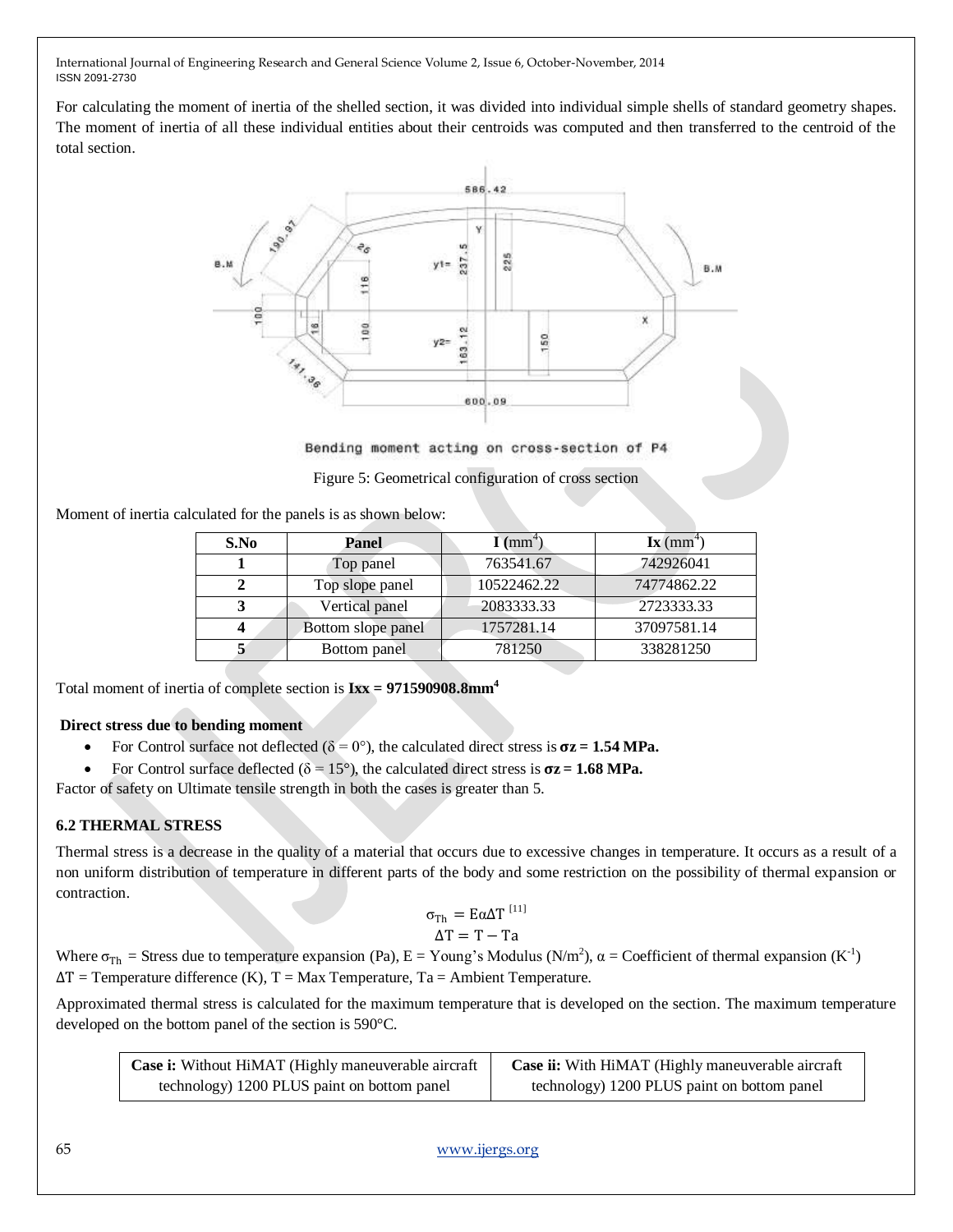| $T = 590^{\circ}C = 863K$                       | $T = 340^{\circ}C = 613K$                        |
|-------------------------------------------------|--------------------------------------------------|
| At 32km altitude Ta = $-44.5^{\circ}C = 228.5K$ | At 32km altitude Ta = $-44.5^{\circ}$ C = 228.5K |
| $\Delta T = 634.5K$                             | $\Delta T = 384.5K$                              |
| $\sigma_{Th} = 576.75 \text{ MPa}$              | $\sigma_{Th} = 442 \text{ MPa}$                  |
| $FOS = 265/576.75 = 0.45$                       | $FOS = 750/442 = 1.69$                           |
|                                                 |                                                  |

**Case i:** Factor of safety on Ultimate tensile strength is 0.45 which is very much low hence it is suggested to use suitable thermal protection system such as HiMAT (Highly maneuverable aircraft technology) 1200 PLUS paint on the bottom panel, which can reduce the temperature, by 250°C for 2mm coat. With the use HiMAT paint maximum temperature developed on the bottom panel of the section is 340°C. Hence, with this reduction in temperature, the strength available with the same material is 750MPa.

**Case ii:** For this case, factor of safety on Ultimate tensile strength is  $> 1.5$  which is within the limits. Hence, it is suggested to use suitable thermal protection system for the bottom panel.

# **7. COMPUTATIONAL ANALYSIS**

Finite element analysis for the given section was dealt completely in FEM software ANSYS Workbench.

### **Importing the geometry and meshing**

Start the ANSYS Workbench and select the required analysis system. Add the materials in the engineering data. Select the geometry and import the P4 section model which was created using CATIA V5. Catia model has been saved as stp file before importing to the Ansys Workbench. Select the model then it will be directed to the Ansys mechanical window where the problem will be solved. Imported model can be as shown in figure 6. Select the geometry, enter the element size as 0.03 and give smoothing as high to get a fine meshed model. Mesh has been created using the automatic meshing method. Meshed model can be as shown in figure 7.



Figure 6: Section P4 model of cruise vehicle Figure 7: Meshed model

# **7.1 STATIC ANALYSIS**

Static analysis of cruise vehicle has been done at 2 instances of flight i) Control surface is not deflected where Maximum bending moment is 6300 N-m and ii) Control surface is deflected to 15° where Maximum bending moment is 6900 N-m. Apply the Al alloy material to the bulkheads, top panel and side panel and Ti alloy material to the bottom panel of the model. Apply the fixed support on both ends of cross section to constrain the model in ALL DOF. Select the Moment,  $M = 6300$  N-m for the case i and  $M = 6900$  N-m for case ii and apply it on the model. Solve the problem to find the total deformation, von-Mises stress.

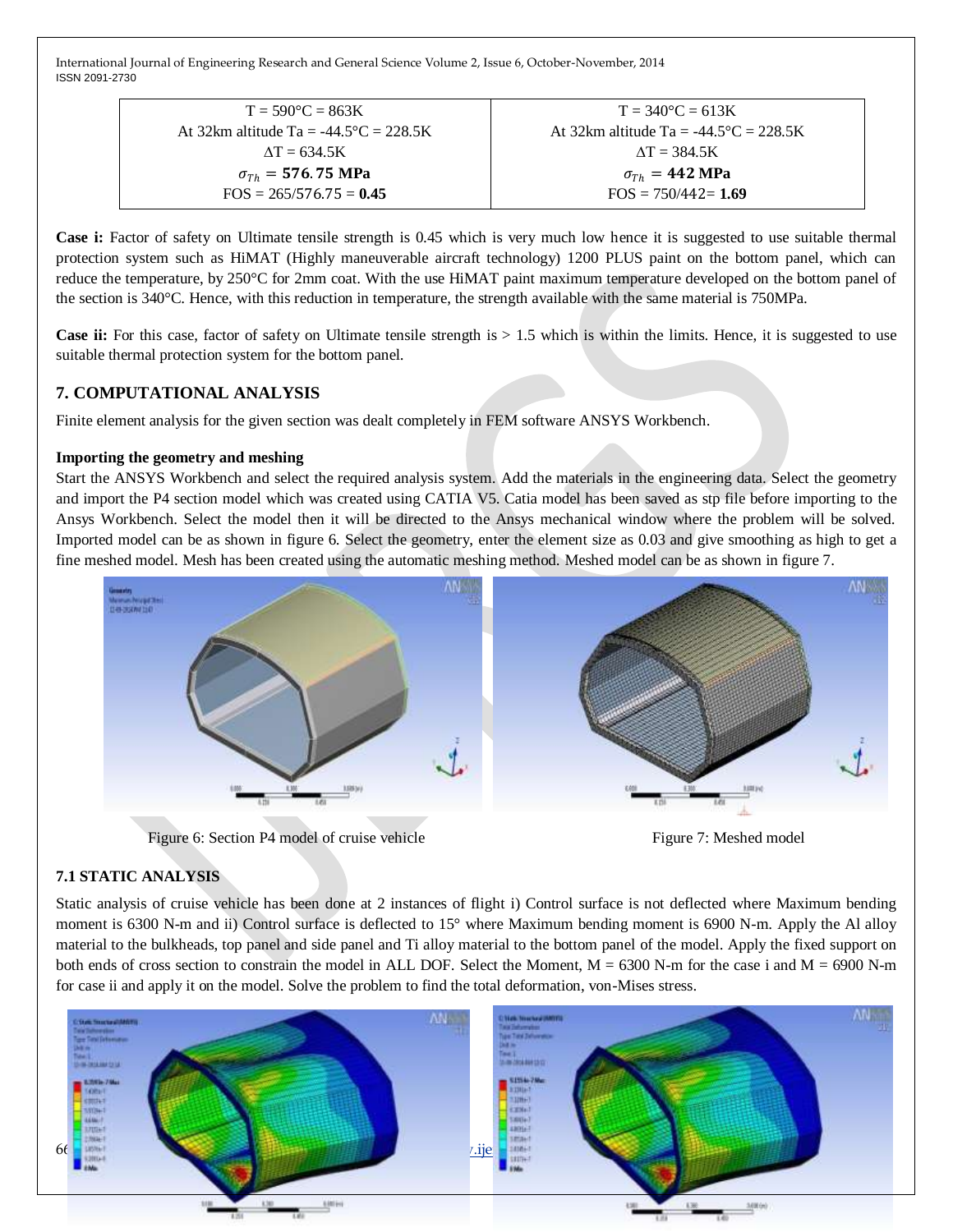#### Figure 8: Deformation of the model at  $\delta = 0^{\circ}$  Figure 9: Deformation of the model at  $\delta = 15^{\circ}$

**AN** 





Figure 10: Von-Mises stress of the model at  $\delta = 0^{\circ}$  Figure 11: Von-Mises stress of the model at  $\delta = 15^{\circ}$ 

# **7.2 STEADY-STATE THERMAL ANALYSIS**

Steady state thermal analysis has been performed for two cases: i) Without HiMAT (Highly maneuverable aircraft technology) 1200 PLUS paint on bottom panel and ii) With HiMAT (Highly maneuverable aircraft technology) 1200 PLUS paint on bottom panel. Apply the Al alloy material to the bulkheads, top panel and side panel and Ti alloy material to the bottom panel of the model. Apply the thermal loads on the panels as given in Table 2. For case ii change the temperature on bottom panel from 590°C to 340°C. Apply the convection 1 on the model except bottom panel and enter the value of film coefficient as  $25 \text{ W/m}^2$  °C and ambient temperature as –44.5 °C. Now apply the convection 2 on the bottom panel and enter the value of film coefficient as 22 W/m<sup>2</sup> °C and ambient temperature as –44.5 °C. Solve the model to find the temperature distribution over the unconventional section.



Figure 12: Temperature distributions for case i Figure 13: Temperature distributions for case ii

Now static structural analysis system is selected to find the thermal stresses due to temperature distributions. Apply the All DOF boundary condition to the cross section and solve the model to find the thermal stress and deformation of the unconventional section.

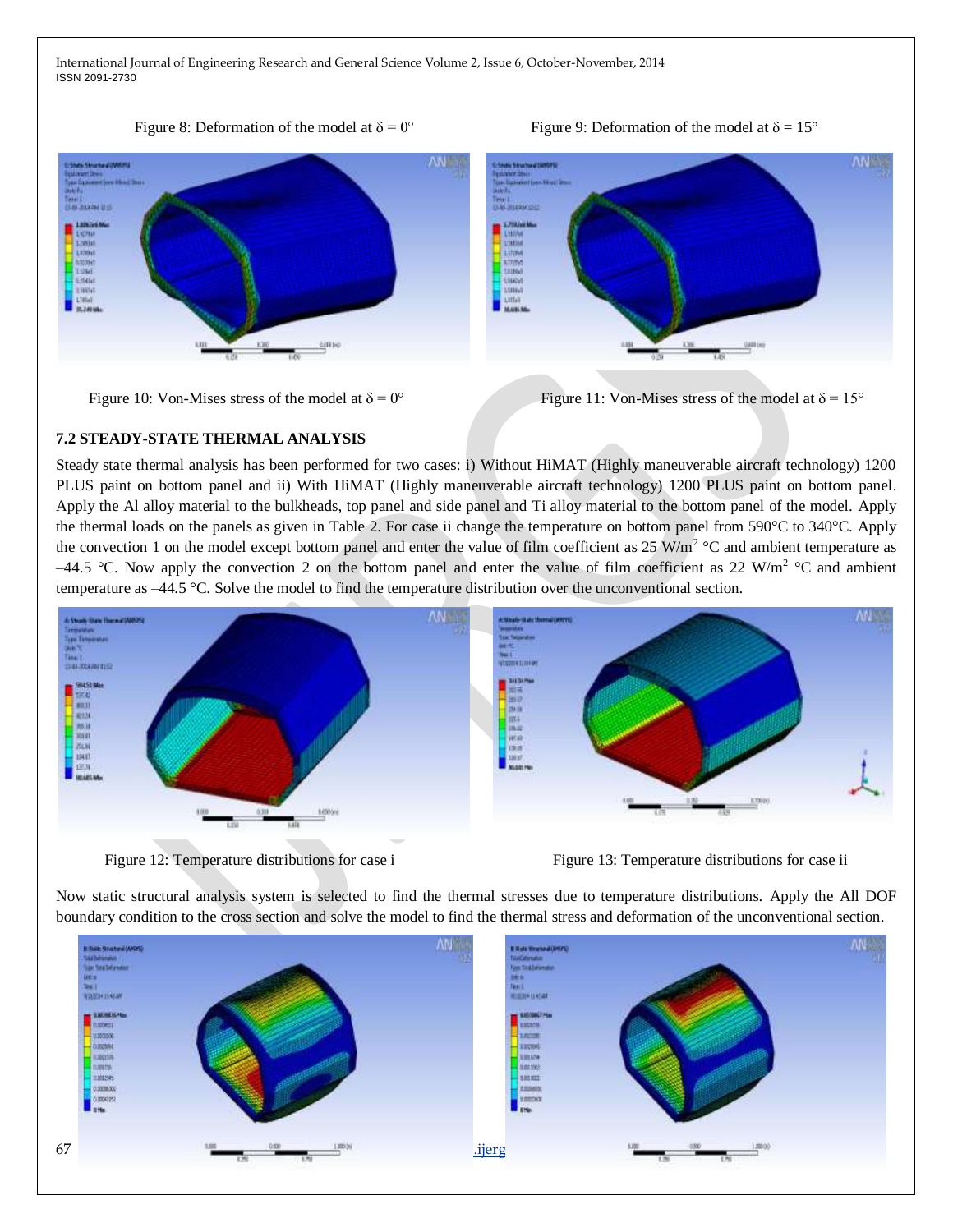









# **7.3 COUPLED THERMO-STRUCTURAL ANALYSIS**

Coupled thermo-structural analysis has been carried out for two cases: i) Control surface is not deflected where Maximum bending moment is 6300 N-m and ii) Control surface is deflected to 15° where Maximum bending moment is 6900 N-m. After finding out the temperature distribution over the unconventional section with HiMAT paint on bottom panel in thermal analysis switch to static structural analysis system. Apply the All DOF boundary condition to the cross section and Select the Moment,  $M = 6300$  N-m for the case i and M = 6900 N-m for case ii and apply it on the model. Solve the problem to find the total deformation, von-Mises stress.



Figure 18: Deformation of the model at  $\delta = 0^{\circ}$  Figure 19: Deformation of the model at  $\delta = 15^{\circ}$ 







Figure 20: Von-Mises stress of the model at  $\delta = 0^{\circ}$  Figure 21: Von-Mises stress of the model at  $\delta = 15^{\circ}$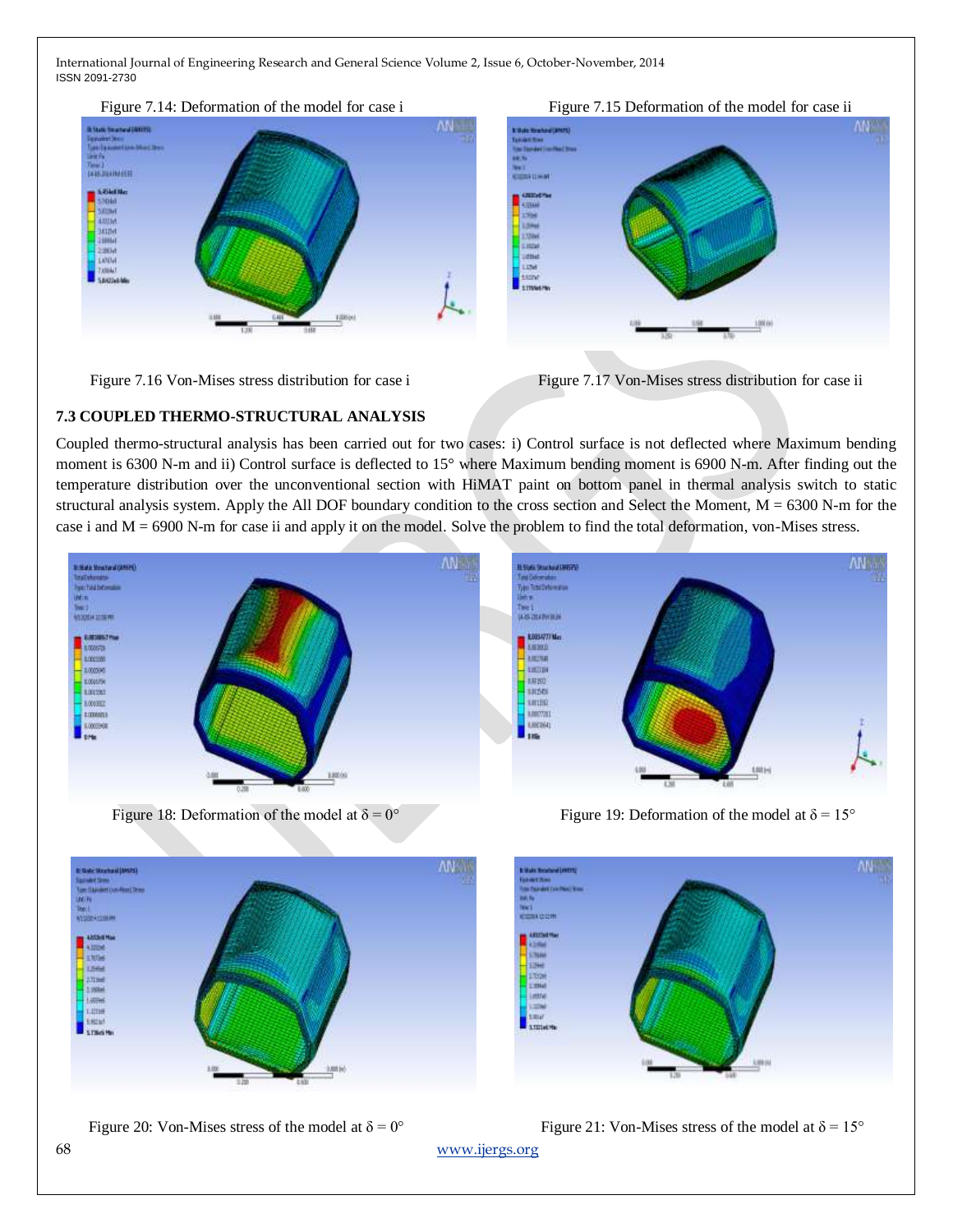# **8. RESULTS AND DISCUSSIONS**

# **8.1 STATIC ANALYSIS RESULTS**

| <b>Load Case</b>                                          | Mass (kg) | <b>Maximum</b><br>Deformation (m) | <b>Maximum</b><br><b>Stress (MPa)</b> | <b>Ultimate Tensile</b><br><b>Strength (MPa)</b> | <b>Factor of</b><br><b>Safety</b> |
|-----------------------------------------------------------|-----------|-----------------------------------|---------------------------------------|--------------------------------------------------|-----------------------------------|
| control surface not<br>deflected ( $\delta = 0^{\circ}$ ) | 31.56     | 8.35e-7                           | 1.6                                   | 265 at $600^{\circ}$ C                           | 165                               |
| control surface deflected<br>$(\delta = 15^{\circ})$      | 31.56     | $9.15e-7$                         | 1.75                                  | 265 at $600^{\circ}$ C                           | 151                               |



Figure 22: Stress variation for both cases

**Observation:** Factor of safety on Ultimate tensile strength for the model is greater than 5 in both the cases.

#### **8.2 THERMAL ANALYSIS RESULTS**

| Case                | <b>Mass</b><br>(kg) | <b>Maximum</b><br><b>Deformation</b> (m) | <b>Maximum</b><br><b>Stress (MPa)</b> | <b>Ultimate Tensile</b><br><b>Strength</b> (MPa) | <b>Factor of</b><br><b>Safety</b> |
|---------------------|---------------------|------------------------------------------|---------------------------------------|--------------------------------------------------|-----------------------------------|
| Without HiMAT paint | 31.56               | 0.0038                                   | 607                                   | $265$ at $600^{\circ}$ C                         | 0.436                             |
| With HiMAT paint    | 31.56               | 0.003                                    | 463                                   | 750 at 400 °C                                    | 1.61                              |

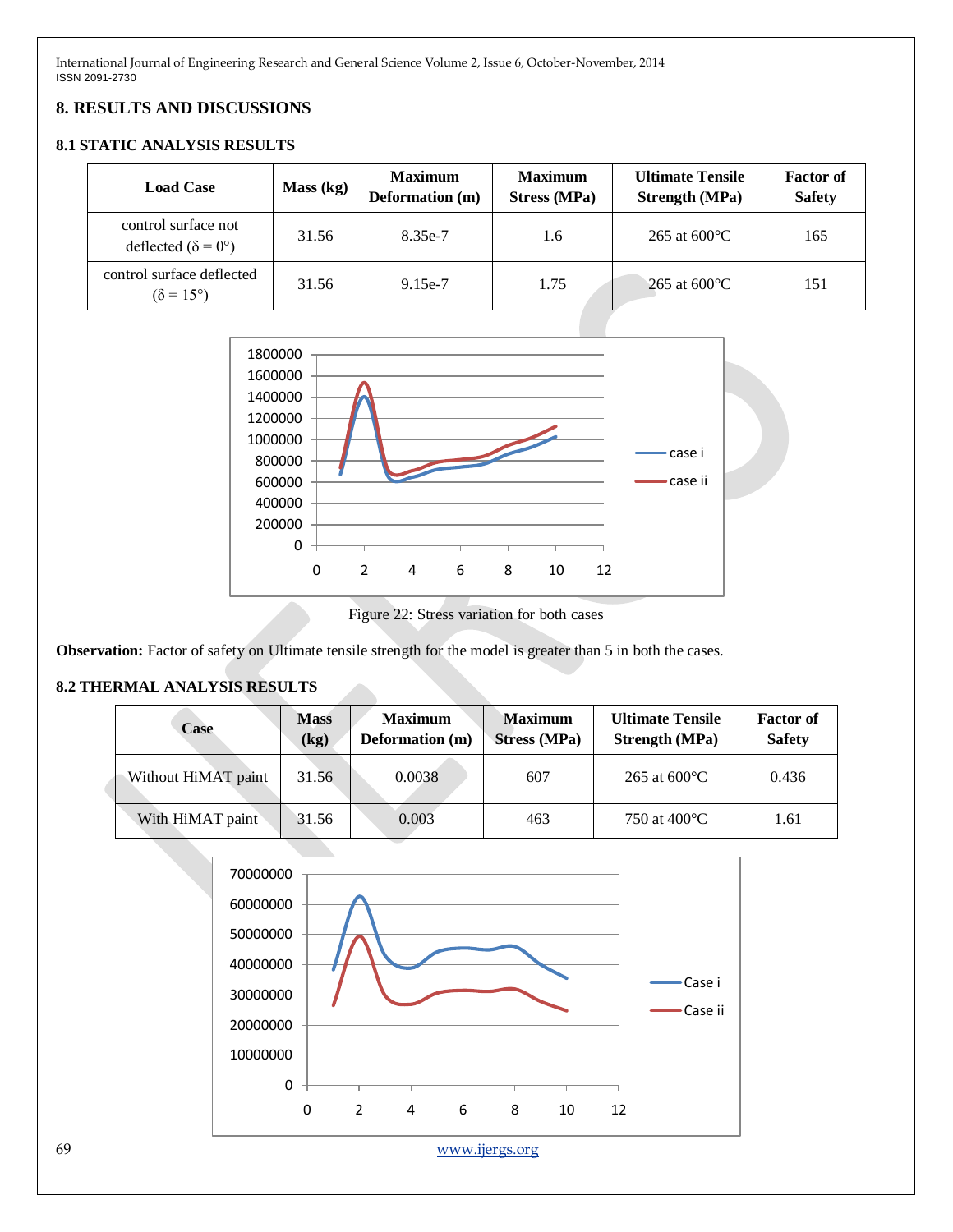Figure 23: Stress variation for both cases

**Observation:** Factor of safety on Ultimate tensile strength for case-i is less than 1.5 and for case-ii is greater than 1.5.

# **8.3 COUPLED THERMO-STRUCTURAL ANALYSIS RESULTS**

| <b>Load Case</b>                                       | <b>Mass</b><br>(kg) | <b>Maximum</b><br><b>Deformation</b> (m) | <b>Maximum</b><br><b>Stress (MPa)</b> | <b>Ultimate Tensile</b><br><b>Strength</b> (MPa) | <b>Factor of</b><br><b>Safety</b> |
|--------------------------------------------------------|---------------------|------------------------------------------|---------------------------------------|--------------------------------------------------|-----------------------------------|
| control surface not deflected ( $\delta = 0^{\circ}$ ) | 31.56               | 0.00307                                  | 485.2                                 | 750 at $400^{\circ}$ C                           | 1.545                             |
| control surface deflected $(\delta = 15^{\circ})$      | 31.56               | 0.0034                                   | 485.3                                 | 750 at $400^{\circ}$ C                           | 1.54                              |

**Observation:** Factor of safety on Ultimate tensile strength for the material in both the cases is greater than 1.5.

# **8.4 RESULT VALIDATION**

# **FLIGHT LOAD ANALYSIS**

| <b>Load case</b>                                          | <b>Analytical Stress (MPa)</b> | <b>Computational Stress (MPa)</b> | $%$ Error |
|-----------------------------------------------------------|--------------------------------|-----------------------------------|-----------|
| control surface not<br>deflected ( $\delta = 0^{\circ}$ ) | 1.54                           | 1.6                               | 4.28      |
| control surface<br>deflected $(\delta = 15^{\circ})$      | 1.68                           | 1.76                              | 4.76      |

**Observation:** In both the load cases there is a good agreement between Analytical and Computational results.

# **THERMAL LOAD ANALYSIS**

| <b>Ti</b> alloy        | <b>Analytical Stress</b><br>(MPa) | <b>Computational Stress (MPa)</b> | $%$ Error |
|------------------------|-----------------------------------|-----------------------------------|-----------|
| Without HIMAT<br>paint | 577                               | 607                               | 5.19      |
| With HIMAT paint       | 442                               | 463                               | 4.75      |

**Observation:** In both the cases there is a good agreement between Analytical and Computational results.

# **CONCLUSION**

Because of light weight and high specific strength at operating temperature of airframe, Al alloy has been considered as material for Bulkheads, top panel, side panels and Ti alloy for bottom panel with suitable thermal protection system. Mass of airframe of the section of hypersonic air-breathing cruise vehicle is found to be 31.56 kg. Maximum deformation and von mises stress of unconventional section of hypersonic cruise vehicle is 3.4 mm and 485.3 MPa which are in safe limit. Maximum deformation and maximum obtained stresses of unconventional section are within the design limit so our model is safe at the given operating conditions.

# **FUTURE SCOPE OF WORK**

- 1. The study can be extended by analyzing the other sections of Cruise vehicle.
- 2. The more accurate analysis of this section can be done by including the rivets at the intersection of joints.
- 3. Harmonic and modal analysis can be carried out to find natural frequency and mode shape of the component.